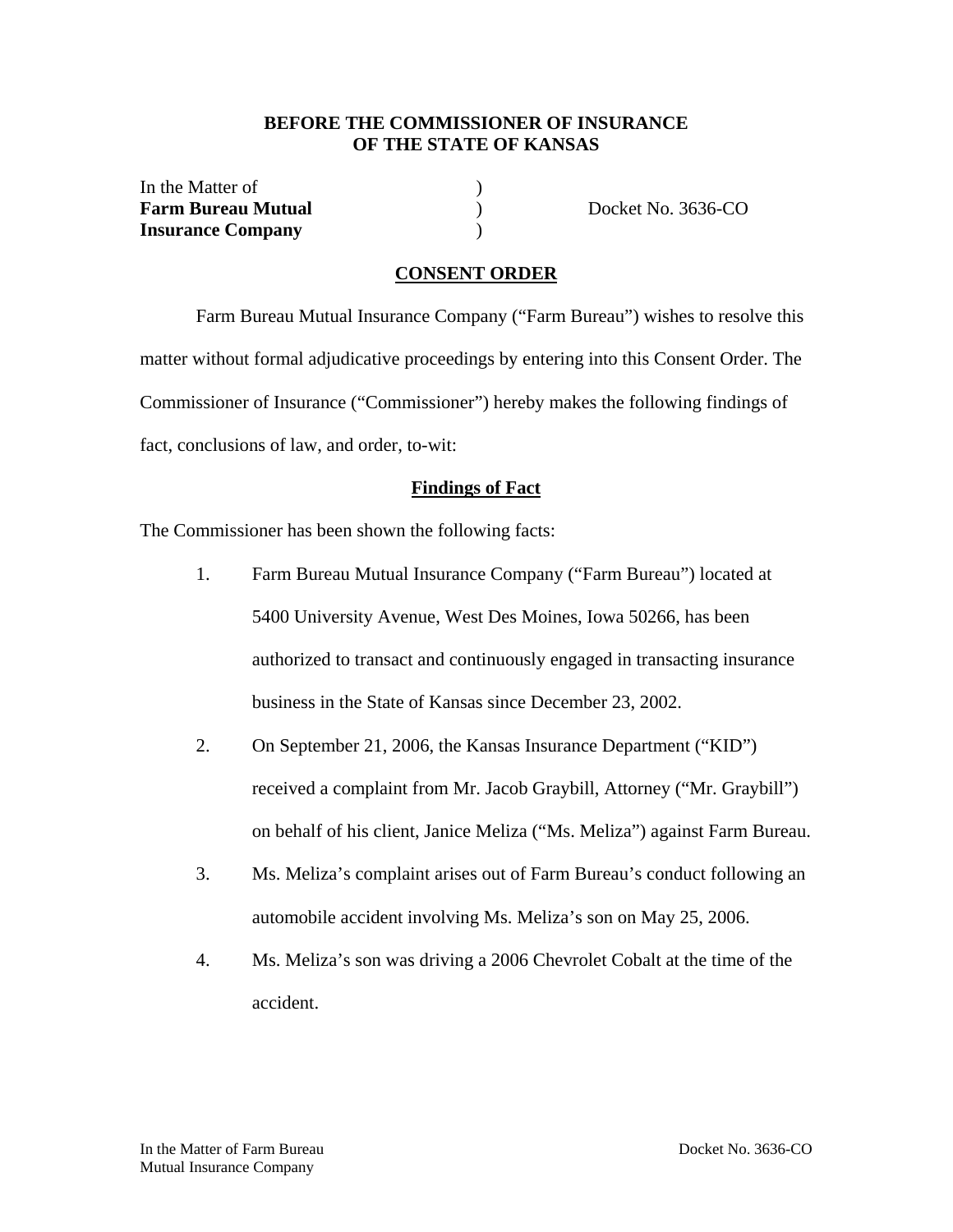- 5. Pursuant to the automobile insurance policy (No. 0000000007348373) ("The Policy"), in effect at the time of the accident, Farm Bureau elected to repair Ms. Meliza's automobile.
- 6. The repairs were performed by Ferrel's Body Shop ("Ferrel's) in Cheney, Kansas.
- 7. The repairs performed on Ms. Meliza's automobile were not satisfactory, were incomplete, and did not restore the vehicle to its pre-collision condition.
- 8. Ms. Meliza attempted to make arrangements to obtain possession of her partially restored and repaired automobile from Ferrel's.
- 9. Ferrel's refused to release the vehicle to Ms. Meliza without payment for the repairs completed.
- 10. Farm Bureau refused to issue payment to Ferrel's without first obtaining a Repair Order - Release – Claim Number – Authorization of Payment – Subrogation Receipt ("The Release") from Ms. Meliza.
- 11. The Release states, in pertinent part:
	- a. The \_\_\_\_\_\_\_\_\_\_\_\_\_\_\_\_ (Comprehensive or Collision) loss or damage which occurred on the day of has been repaired to my/our entire satisfaction under Policy No. 7348373 and we do hereby authorize said FARM BUREAU MUTUAL INSURANCE COMPANY/KFB INSURANCE COMPANY, INC. to pay costs of repairs set forth in (3) above to the above listed repairman and in consideration of said payment in the amount of to said repairman…
	- b. In receipt of the same or by payments to a repairman, **I/We do hereby release and forever discharge said Insurance Company from any further claims and demands for loss or damage under said policy arising out of said loss** and I/We do hereby subrogate said Company to all the rights, claims, and interest which the undersigned may have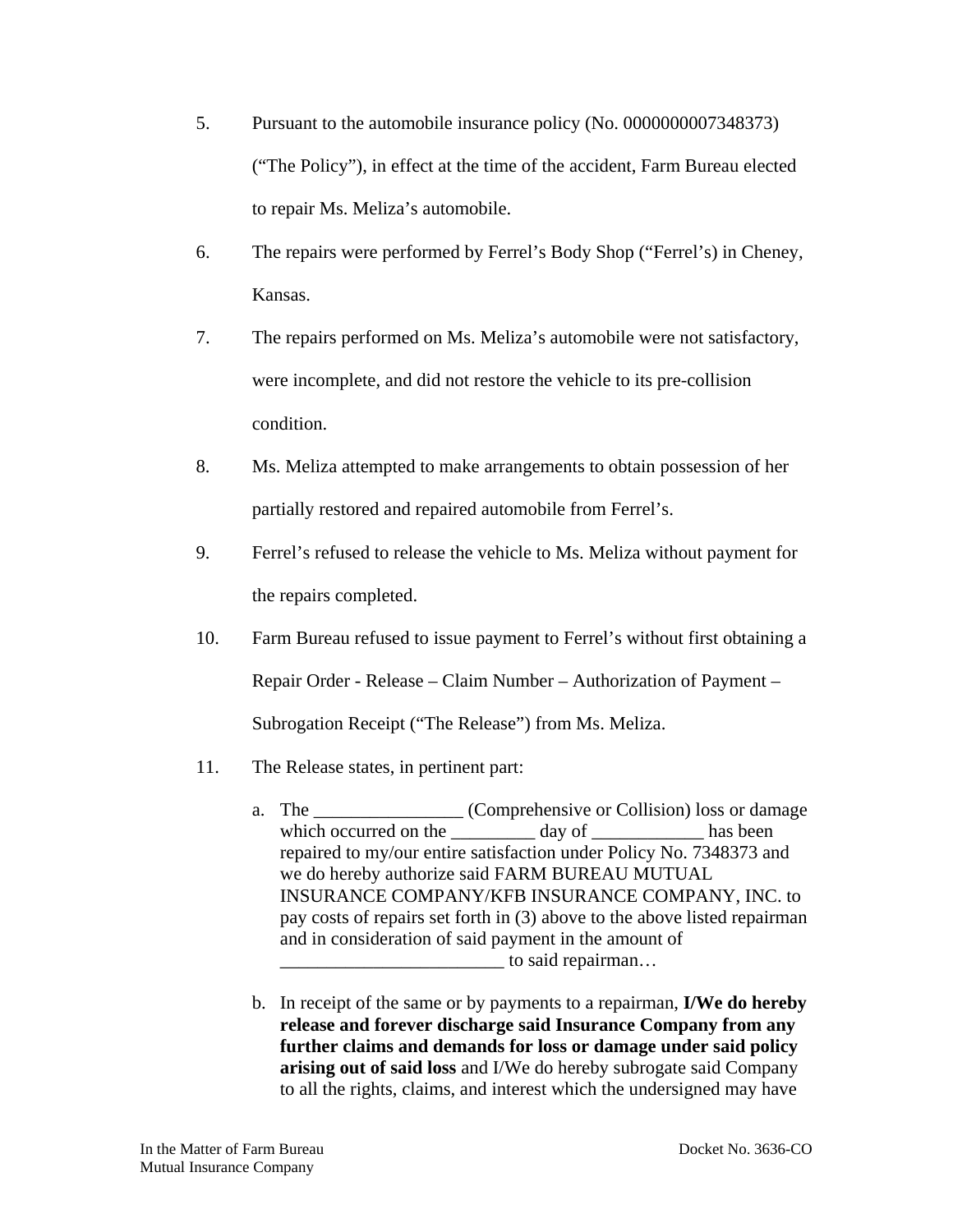against any party, person, persons or corporation liable for the loss mentioned above, and authorizes the said Company to sue, compromise, or settle, in the undersigned's name or otherwise, all such claims and to execute and sign releases and acquaintances, and endorse checks or drafts given to settlement of such claims in the name of the undersigned with the same force and effect as if the undersigned executed or endorsed them. (emphasis added).

- 12. Ms. Meliza refused to sign The Release and retained Mr. Graybill to pursue her claim.
- 13. In response to Mr. Graybill's complaint, James Welch ("Mr. Welch") sent an October 30, 2006 letter to Mr. Jack Hollowell ("Mr. Hollowell") of Farm Bureau requesting the number of times The Release was used in Kansas since January 10, 2003.
- 14. On November 8, 2006, Mr. Hollowell responded to Mr. Welch's letter stating Farm Bureau believed The Release was used in a majority of the 60,872 Kansas collision and comprehensive claims handled by Farm Bureau during the period of January 1, 2003 to November 2006.
- 15. Farm Bureau filed a Request for Hearing in this matter and representatives of Farm Bureau have met with KID staff to provide additional information for consideration. Farm Bureau denies that The Release was used for any improper purposes, but to resolve this matter at this time without formal adjudicative proceedings, is not contesting these Findings and has consented to this Consent Order.

#### **Applicable Law**

K.A.R. 40-1-34 provides, in pertinent part:

Section 1. Section 4(9) of the Unfair Trade Practices Act prohibits insurers doing business in the state from engaging in unfair claims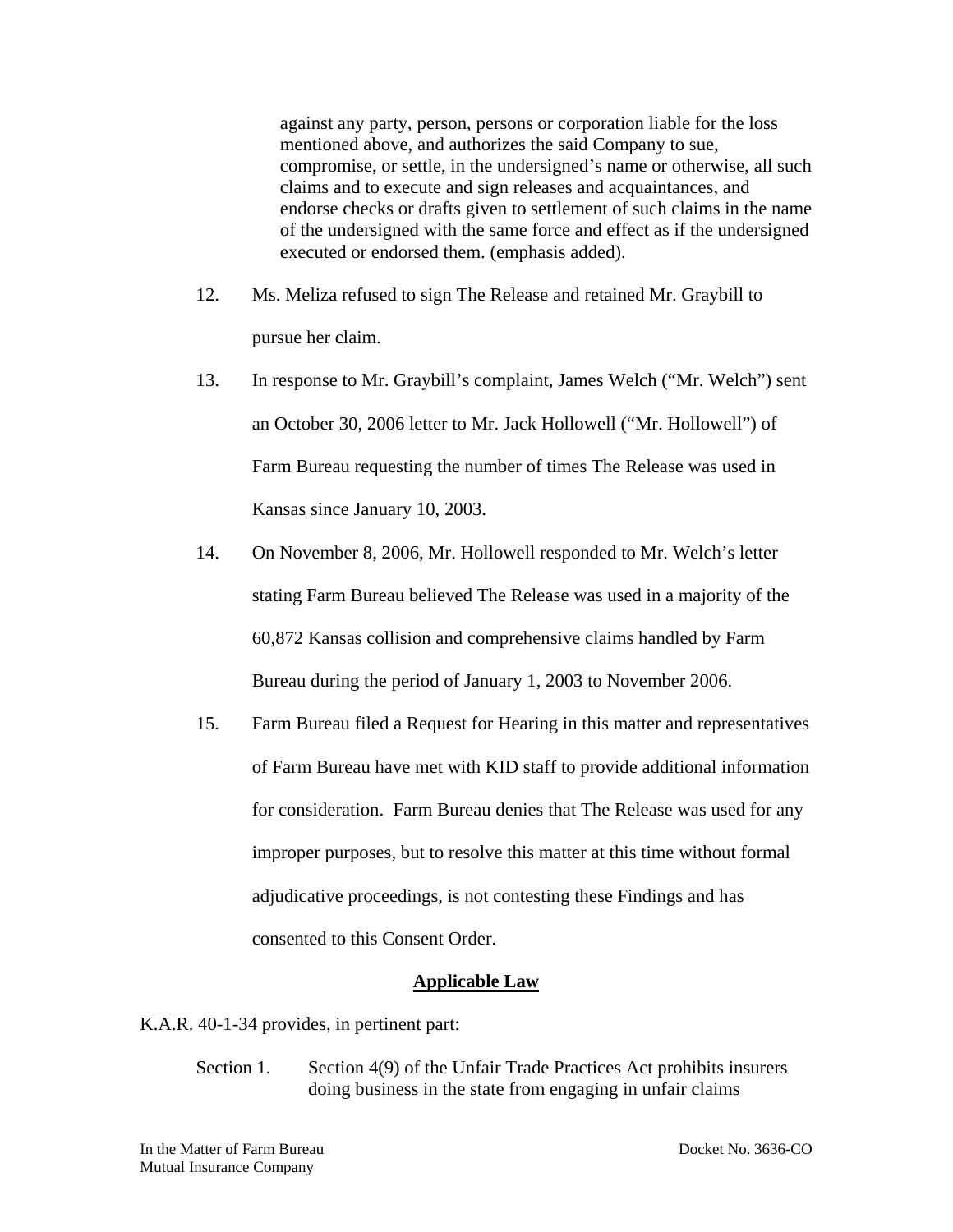settlement practices and provides that if any insurer performs any of the acts or practices proscribed by that section with such frequency as to indicate a general business practice, then those acts shall constitute an unfair or deceptive act or practice in the business of insurance.

Section 2. This regulation defines certain minimum standards which, if violated with such frequency as to indicate a general business practice, will be deemed to constitute unfair claims settlement practices…

## Section 5. **Misrepresentation of Policy Provisions**

- E. No insurer shall request a first party claimant to sign a release that extends beyond the subject matter that gave rise to the claim payment.
- K.S.A. 40-2,125 states, in pertinent part:
	- (a) If the commissioner determines after notice and opportunity for a hearing that any person has engaged or is engaging in any act or practice constituting a violation of any provision of Kansas insurance of Kansas insurance statutes or any rule and regulation or order thereunder, the commissioner may in the exercise of discretion, order any one or more of the following:
		- (1) Payment of a monetary penalty of not more than \$1,000 for each and every act or violation, unless the person knew or reasonably should have known such person was in violation of the Kansas insurance statutes or any rule and regulation or order thereunder, in which case the penalty shall not be more than \$2,000 for each and every act or violation;

# **Conclusions of Law:**

Based on upon the Findings of Fact in Paragraphs #1 through #15 and Applicable

Law enumerated above:

#### **IT IS, THEREFORE, ORDERED BY THE COMMISSIONER OF INSURANCE:**

1. The Commissioner has jurisdiction over the subject matter of this

proceeding, and this proceeding is held in the public interest.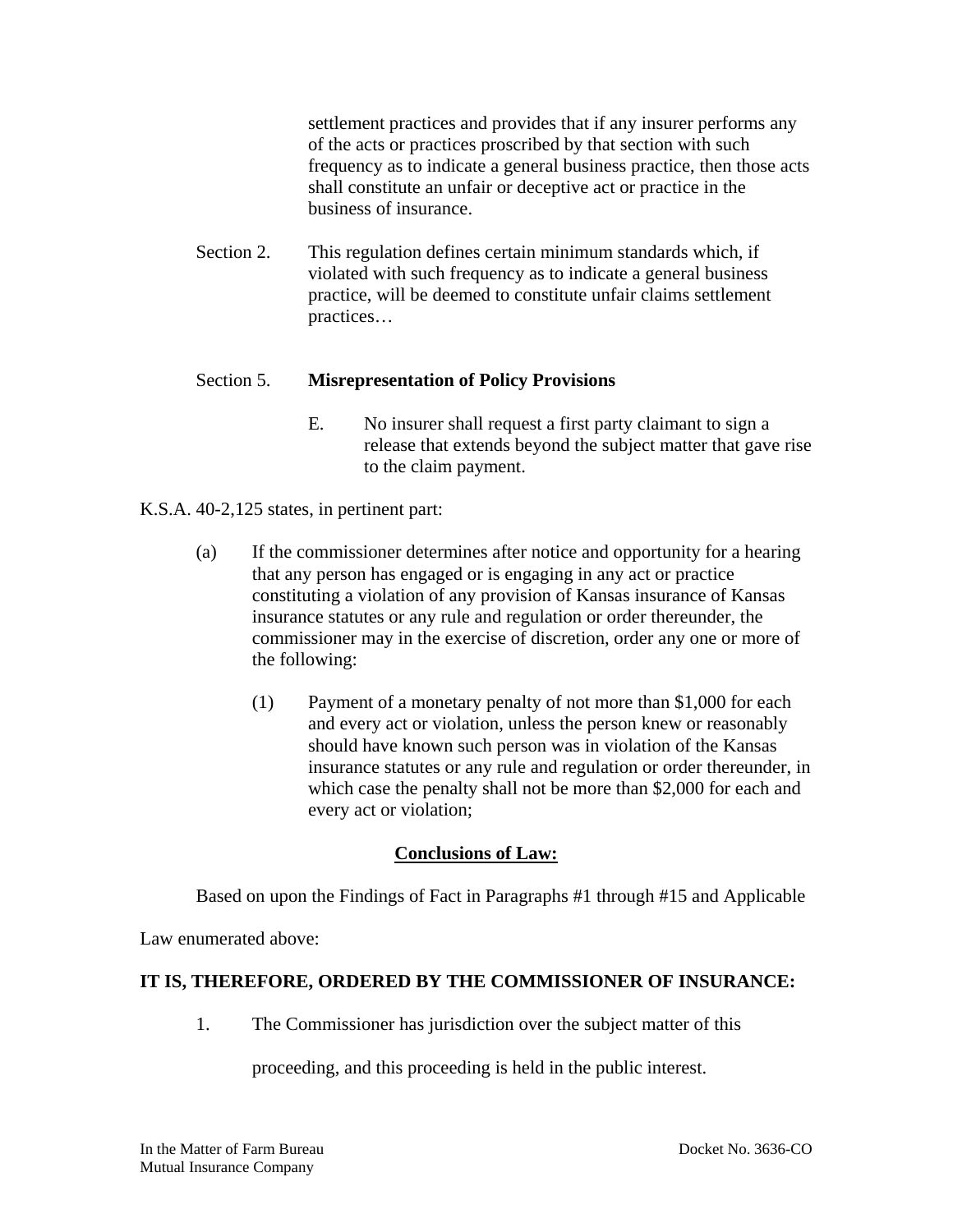- 2. Based on the information contained in paragraphs #1 through #15 and the Applicable Law above, it appears that Farm Bureau violated the provisions of K.A.R. 40-1-34, Sec. 5(e).
- 3. Pursuant to K.S.A. 40-2,125(a)(1) Farm Bureau shall pay an administrative penalty in the amount of FIVE HUNDRED DOLLARS AND 00/100 (\$500.00), due and payable to the Commissioner of Insurance on or before the  $14<sup>th</sup>$  day from the date of this Order.
- 4. Farm Bureau shall cease and desist the use of the offensive language in The Release as established in Paragraph (11) above. Farm Bureau shall revise The Release to include language no longer in violation of K.A.R. 40-1-34 Sec. 5(e) or any other provisions of the Kansas Statutes Annotated or Kansas Administrative Regulations.
- 5. The Commissioner of Insurance retains jurisdiction over this matter to issue any and all further Orders deemed appropriate or to take such further action as necessary to dispose of this matter.

# **NOTICE OF RIGHTS**

Farm Bureau Mutual Insurance Company ("Farm Bureau") is entitled to a hearing pursuant to K.S.A. 77-537, the Kansas Administrative Procedures Act. If Farm Bureau desires a hearing, the company must file a written request for a hearing with:

 John W. Campbell, General Counsel Kansas Insurance Department 420 S.W.  $9<sup>th</sup>$  Street Topeka, Kansas 66612

This request must be filed within fifteen (15) days from the date of service of this Order. If Farm Bureau requests a hearing, the Kansas Insurance Department will notify the company of the time and place of the hearing and information on procedures, right of representation, and other rights of parties relating to the conduct of the hearing, before commencement of the same.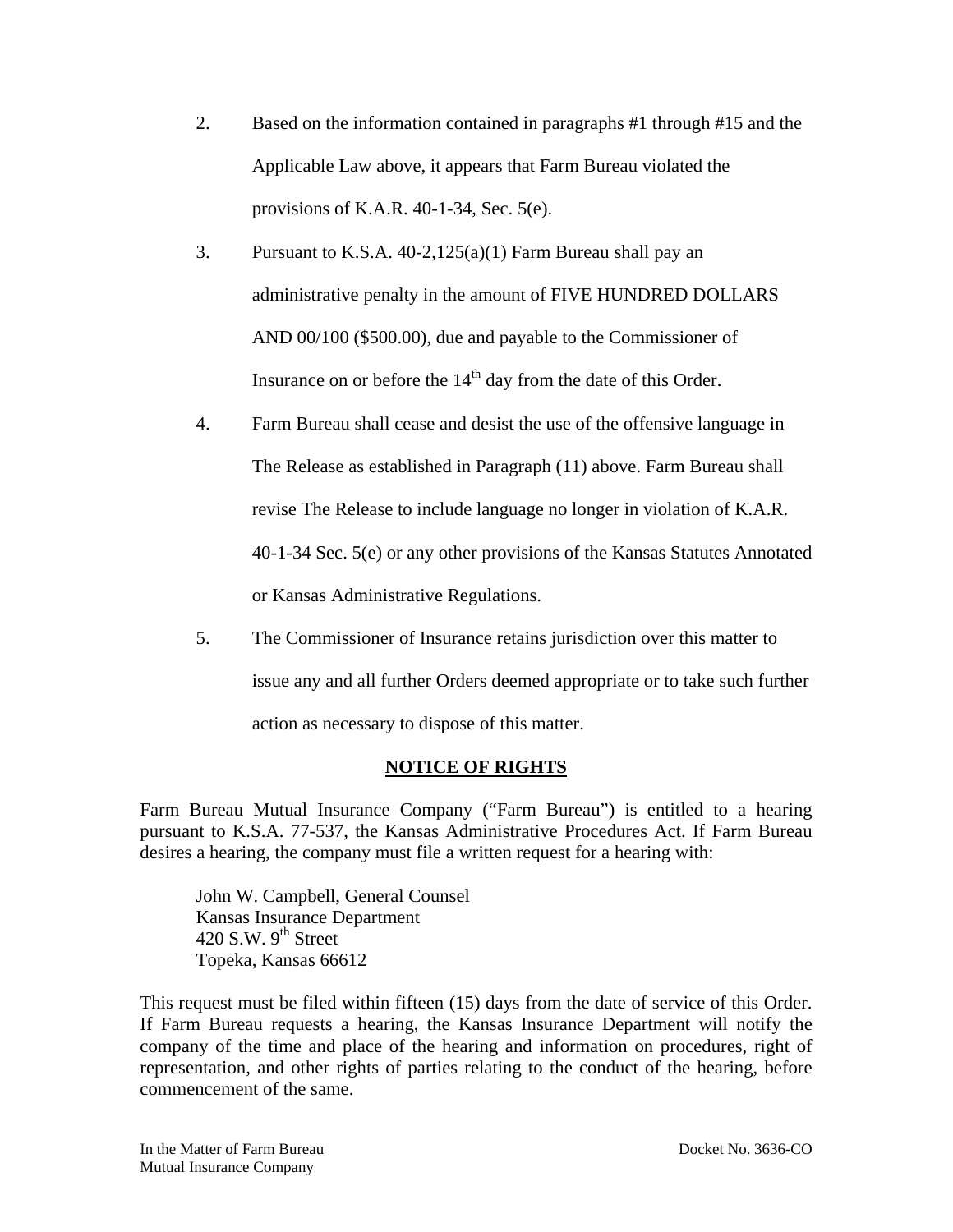If a hearing is not requested in the time and manner stated above, this Summary Order shall become effective as a Final Order upon the expiration of time for requesting a hearing, pursuant to K.S.A. 77-613. In the event that Farm Bureau files a petition for judicial review, pursuant to K.S.A. 77-613(e), the agency officer to be served on behalf of the Kansas Insurance Department is:

John W. Campbell, General Counsel Kansas Insurance Department 420 S.W.  $9<sup>th</sup>$  Street Topeka, Kansas 66612

# **IT IS SO ORDERED THIS \_\_24th\_\_ DAY OF \_\_\_\_JULY\_\_\_\_, 2007, IN THE CITY OF TOPEKA, COUNTY OF SHAWNEE, STATE OF KANSAS.**



 $\angle$ /s/ Sandy Praeger $\angle$ Sandy Praeger Commissioner of Insurance

By:

 \_/s/ John W. Campbell\_\_\_\_\_\_\_\_\_\_\_\_\_\_\_\_\_\_ John W. Campbell General Counsel

**Submitted and Approved By:** 

\_/s/ Zachary J.C. Anshutz\_\_\_\_\_\_\_\_\_\_\_ Zachary J.C. Anshutz Staff Attorney

**Approved By:** 

 $\angle$ s/ David Hanson $\angle$ David Hanson Attorney for Farm Bureau